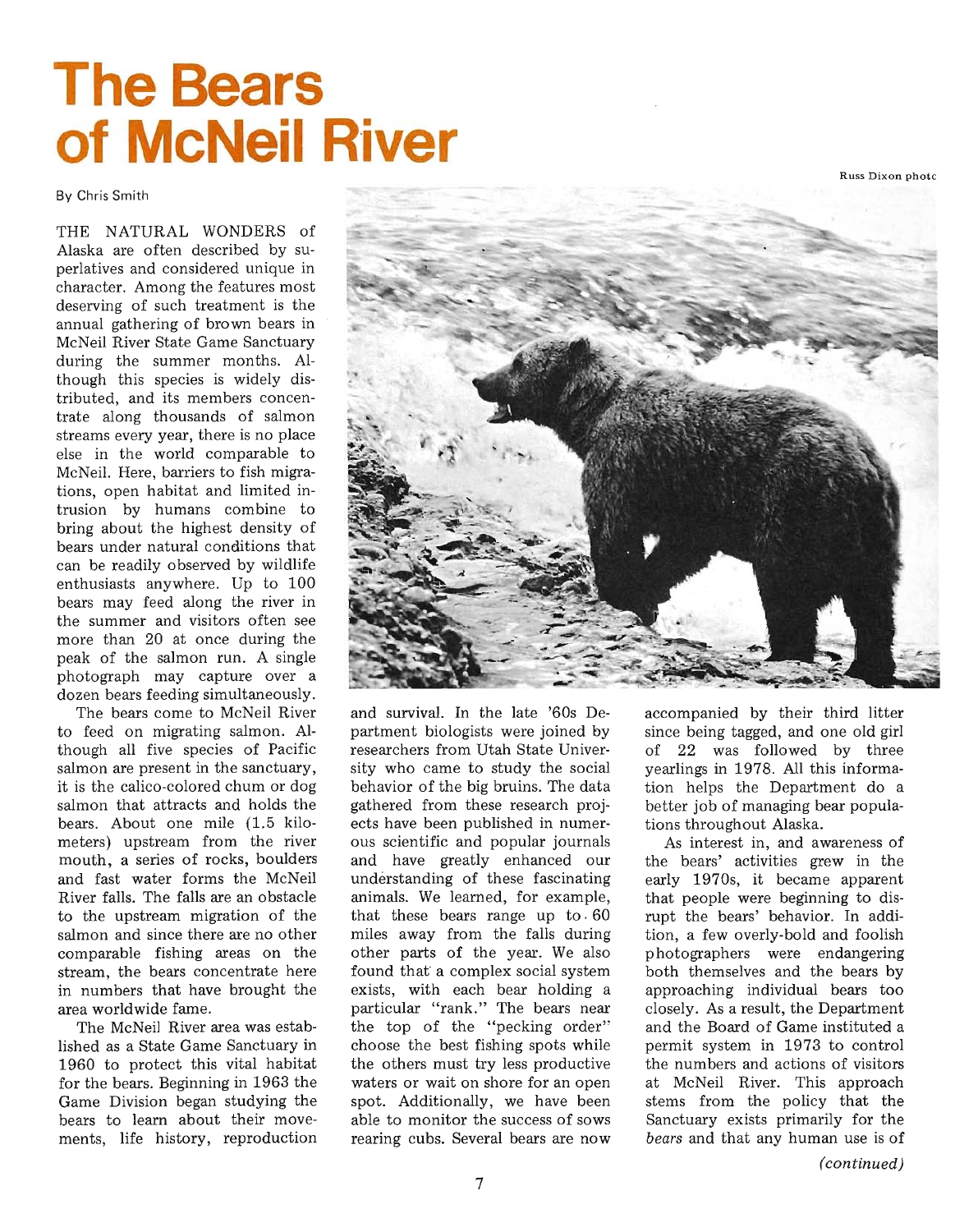

*MANY McNEIL BEARS tolerate man's presence while feeding at the falls; others feed only in the evening after the visitors have departed. Viewers are restricted to a small area at one side of the falls.* 

secondary importance. Food storage, cooking, camping and travel in the Sanctuary are all closely regulated to prevent problems *before* they develop.

Under current regulations, only ten people per day may visit the McNeil River falls from July 1 to August 25. The permits to visit the falls are assigned during a lottery held in King Salmon in May of each year. The Department has personnel stationed at the Sanctuary in the summer to insure that the people and the bears coexist with minimum conflict.

The strict approach to regulating human activity and the cooperative attitude of most visitors have combined to prevent serious problems at McNeil. In the past six years no bear- caused injuries have occurred and not a single bear has been killed in self-defense. That's a record we hope to extend indefinitely.

One serious problem currently facing the program at McNeil River, though, has little to do with bears. The money to manage the Sanctuary comes solely from hunting license and tag fees and a tax on guns and ammunition. These sources have not kept up with inflation or with the increasing demand for nonhunting programs. If we are to continue to protect the bears at McNeil River and provide an opportunity for people to come and experience the excitement of sharing a day on the river with the bears, additional sources of funding will have to be found.

For further details and an application to visit McNeil River write: Alaska Department of Fish and Game, Box 37, King Salmon, Alaska 99613. Alaska 99613.



*Chris Smith received a double Bachelo r 's degree in Wildlife Management and Fisheries Biology from the University of A laska in* 19 73. *He went o n to o bt ain his Master's from the University of British* Columbia in 1976. In addition to mana*ging t he McN eil River B ear Sanctuary , he manages the Round Island State Walrus Sanctuary .*